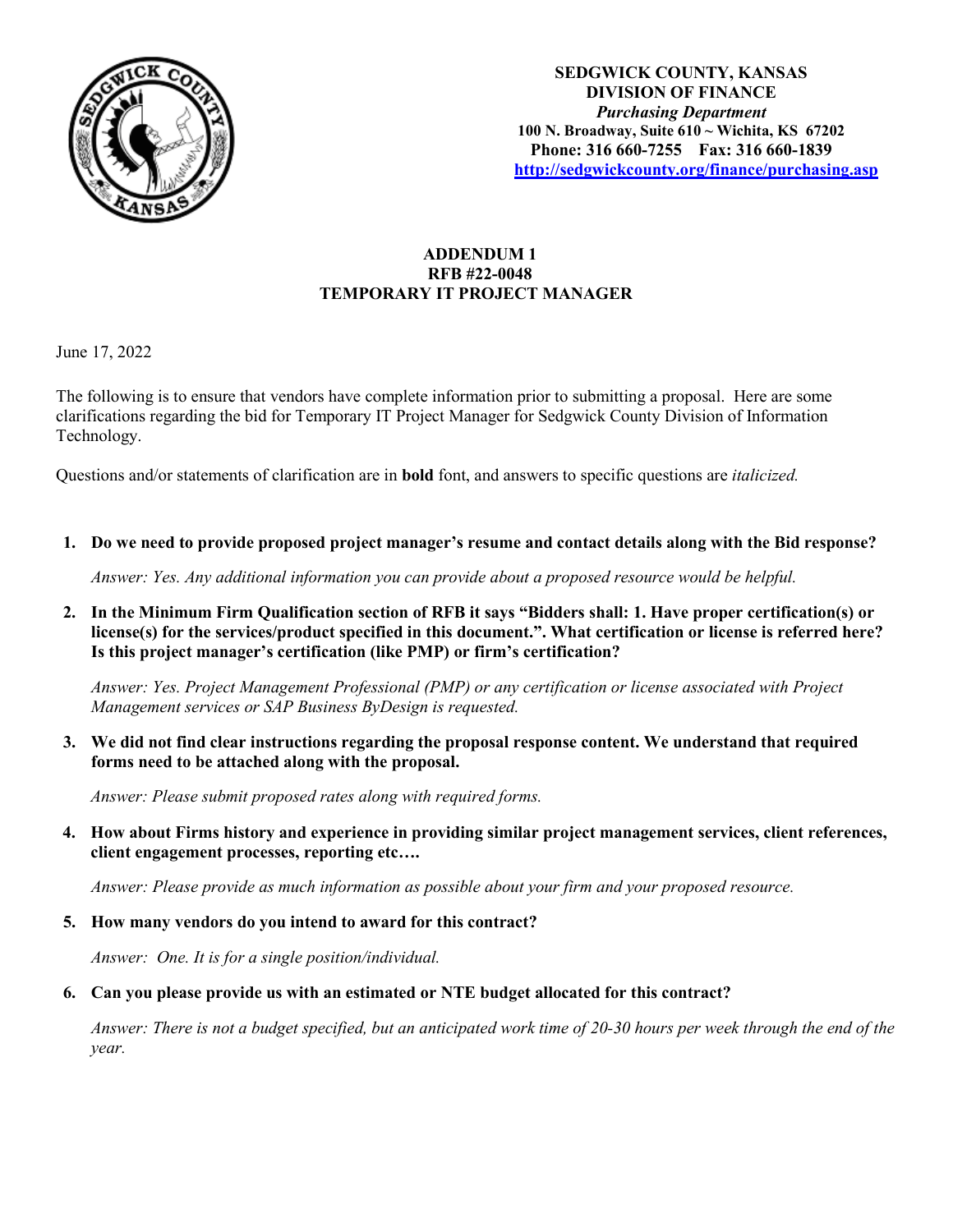## **7. What is the job location of a proposed candidate?**

*Answer: Our location is in South Central Kansas (city of Wichita) but it is anticipated that most if not all work will be performed remotely. If on-site work is required, Sedgwick County would pay for travel, lodging, etc.*

## **8. Is this a new contract or are there any incumbents? If yes, could you please let us know the incumbent name and also, is the incumbent eligible to submit the proposal again?**

*Answer: This is a new contract.*

#### **9. Are there any pain points or issues with the current vendor(s), If any?**

*Answer: N/A*

## **10. Could you please share the previous spending on this contract, if any?**

*Answer: N/A*

**11. Is there any mandatory subcontracting requirement for this contract? If yes, is there any specific goal for the subcontracting?**

*Answer: No.*

**12. If the proposed candidate is not available at the time of award, will the agency allow us to provide replacement personnel with similar or more skill sets?**

*Answer: No.*

## **13. Are hourly rate ranges acceptable for proposed personnel?**

*Answer: Yes, but a specific hourly rate would be preferred.*

**14. Is it entirely onsite work or can it be done remotely to some extent / Does the services need to be delivered onsite or is there a possibility for remote operations and performance?**

*Answer: It is anticipated that most, if not all, work will be performed remotely.*

#### **15. What will be the mode of interview if conducted, via virtual or in-person?**

*Answer: Virtual.*

#### **16. Do we need to submit an actual candidate resume or sample resume?**

*Answer: Please submit actual candidate resumes.*

#### **17. How many candidate resumes can we submit? How many positions are required currently?**

*Answer: Multiple submissions are fine, but there is only one position.*

#### **18. How many people are currently working onsite and offsite?**

*Answer: All project team members work remotely.*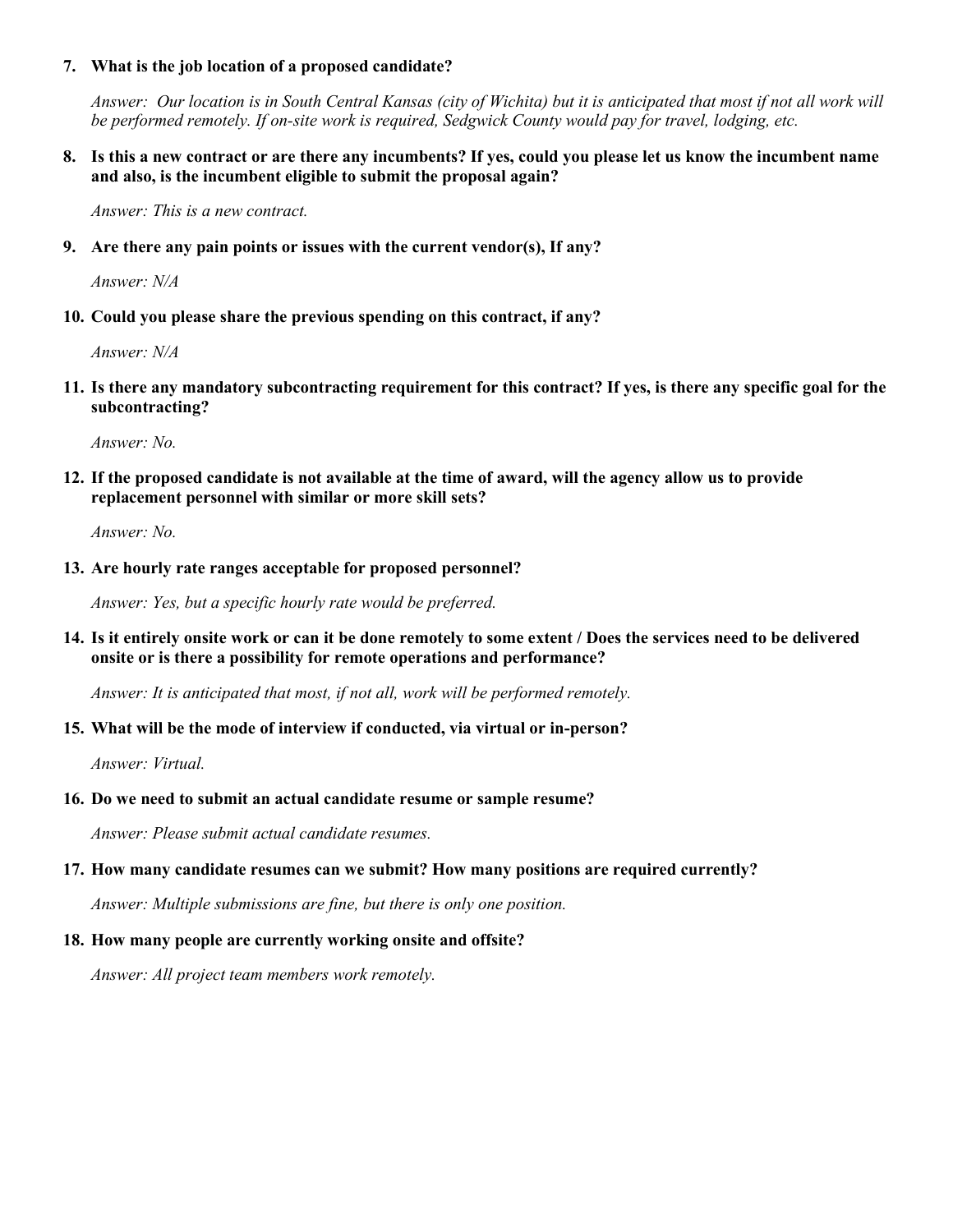## **19. Could you please provide the list of holidays?**

*Answer: Please see below. New Year's Day Friday, December 31, 2021 (observed) Martin Luther King Jr. Day Monday, January 17, 2022 Presidents' Day Monday, February 21, 2022 Memorial Day Monday, May 30, 2022 Independence Day Monday, July 4, 2022 Labor Day Monday, September 5, 2022 Veterans Day Friday, November 11, 2022 Thanksgiving Day Thursday, November 24, 2022 Day after Thanksgiving Friday, November 25, 2022 Christmas Day Monday, December 26, 2022* 

# **20. Are there any mandated Paid Time Off, Vacation, etc.?**

*Answer: No.* 

- **21. Do we need to submit a Sample Invoice right away with response, as it is mentioned as item required to be submitted along with response:**
	- **1. Any exclusions clearly delineated.**
	- **2. Sample invoice (where applicable).**
	- **3. Completed and signed Bid Response Form.**
	- **4. Proof of insurance**
	- **5. Those responses that do not include all required forms/items may be deemed non-responsive.**

*Answer: Yes.* 

## **22. Who should be the certificate holder to be listed in the Certificate of Insurance to be submitted with response?**

*Answer: Liability insurance coverage must be considered as primary and not as excess insurance. If required, Contractor's professional liability/errors and omissions insurance shall (i) have a policy retroactive date prior to the date any professional services are provided for this project, and (ii) be maintained for a minimum of three (3) years past completion of the project. Contractor shall furnish a certificate evidencing such coverage, with County listed as an additional insured including both ongoing and completed operations, except for professional liability, workers' compensation and employer's liability. Certificate shall be provided prior to award of contract. Certificate shall remain in force during the duration of the project/services and will not be canceled, reduced, modified, limited, or restricted until thirty (30) days after County receives written notice of such change. All insurance must be with an insurance company with a minimum BEST rating of A-VIII and licensed to do business in the State of Kansas (must be acknowledged on the bid/proposal response form).* 

## **23. Do you have a local preference?**

*Answer: No.* 

# **24. Where shall we put our bid price? I did not see a place on the Bid Response Sheet.**

*Answer: Please provide pricing in your submission.* 

# **25. How shall our bid be quoted? 1. As an hourly bill rate, or 2. A pay rate/bill rate, or 3. A markup on a countyprovided pay rate?**

*Answer: a specific hourly rate would be preferred.*

## **26. How will the timesheet be submitted and approved i.e. portal or email or timesheet template?**

*Answer: Email is the preferred method.*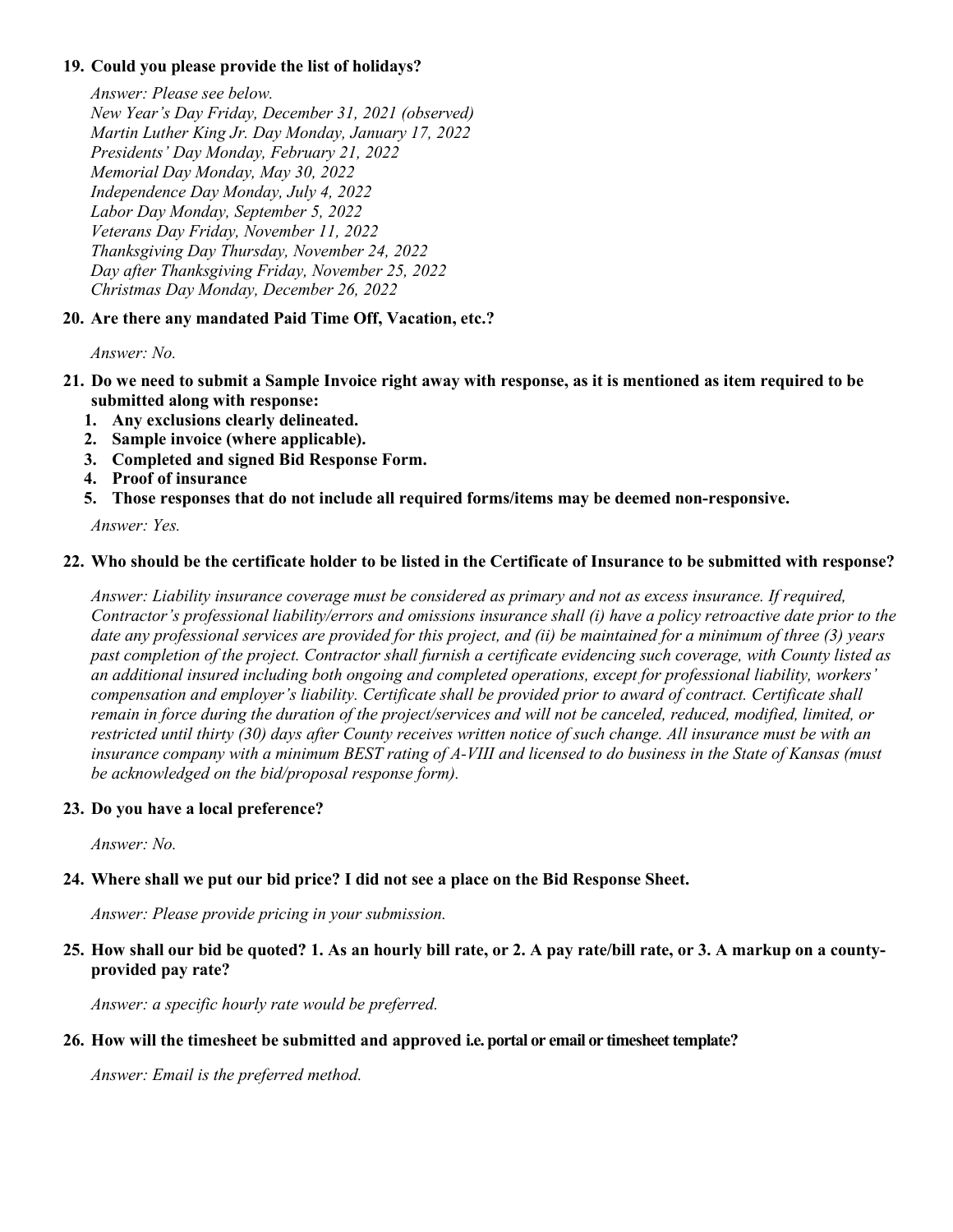## **27. What is the billing and payment terms and conditions for this project, i.e. monthly or any other defined with NET days?**

*Answer: Billing = monthly; Payment = net 30* 

## **28. What will be the duration of the project, 6 months or any other defined?**

*Answer: Approximately 6 months. Project go live is 1/1/2023.*

# **29. Do you accept any Visa status candidates, or only US citizens and Green cardholders as W2, C2C or 1099?**

*Answer: Only US citizens.* 

## **30. Any education or certification required for IT PM, i.e. a bachelor's degree or PM certification?**

*Answer: Project Management Professional (PMP) or any certification or license associated with Project Management services or SAP Business ByDesign is requested.*

**31. Please clarify if the response should ONLY be submitted to the address mentioned in the "RFB #22- 0048" document, or if another copy should also be submitted to the address mentioned in the "Request for Bid Conditions". Please review the information below for reference:** 

*Answer: The Purchasing Department has recently moved from its location at the Sedgwick County Courthouse to the new location at 100 N. Broadway, Suite 610. Due to this transition, in order to ensure that your bid responses are properly processed, we will require ALL responses to be submitted electronically during the month of June to the Purchasing Department at [purchasing@sedgwick.gov.](mailto:purchasing@sedgwick.gov) If you have any questions or difficulties, please contact Purchasing at 316-660-7255.*

**32. Appendix B (Fees), mentioned below, could not be found in any of the documents – while the fees were incorporated in the proceeding sentence, can you please indicate if the rest of the information should be reviewed prior to submitting a bid, and if so, provide the document?** 

**a) General Contractual Provisions - Section 3. Compensation: County agrees to pay and Contractor agrees to accept as compensation for goods and services provided pursuant to this Agreement the fees set forth in Appendix B (Fees), attached hereto and incorporated herein by reference. These fees include all of Contractor's time, labor and equipment, travel, and all other expenses associated with the provision of goods, equipment and/or services, and shall be the sole compensation rendered to Contractor hereunder.**

*Answer: These fees refer to the fees that that the bid respondent quotes the county for their services.* 

## **33. Is there a pricing form we should complete?**

*Answer: No.* 

## **34. Have you already selected a third party consultant? If so, can you please share who it is?**

*Answer: Phoenix Business Inc.*

**35. For any requested exclusions/modifications to terms, is there a specific format or form?**

*Answer: There is no specific format or form.* 

**36. Other than the Minimum Firm Qualifications and Required Content, are there any other specific questions/response format to illustrate capabilities?**

*Answer: No.*